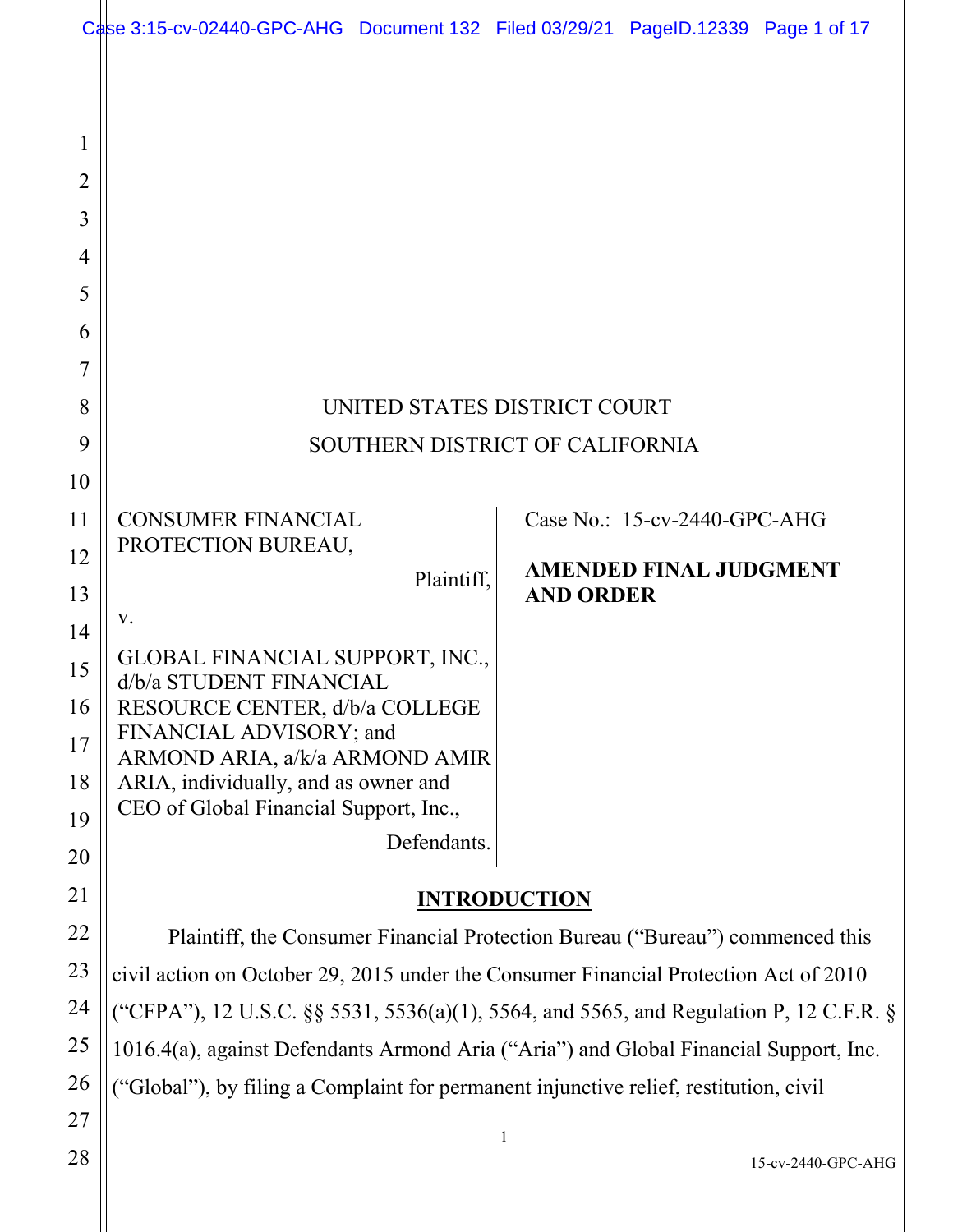1 2 penalties, and other relief for Defendants' acts or practices in violation of the CFPA and Regulation P in connection with Financial Advisory Services, specifically student financial aid.

On August 21, 2020, the Bureau filed a Motion for Partial Summary Judgment pursuant to Rule 56(c) of the Federal Rules of Civil Procedure against Defendant Aria on Counts I, II, and III which all arise under the CFPA, (ECF No. 106,) and filed a Motion for Default Judgment pursuant to Rule 55(b) of the Federal Rules of Civil Procedure against Defendant Global on Counts I, II, III, and IV which arise under the CFPA, and Count V which arises under Regulation P, (ECF No. 107.)

On January 25, 2021, this Court granted in part Plaintiff's Motion for Partial Summary Judgment against Defendant Aria on Counts I, II, and III and granted Plaintiff's Motion for Default Judgment against Defendant Global on Counts I through V ("January 25, 2021 Order"), (ECF No. 120.) The Court held Defendants jointly and severally liable for restitution in the amount of \$4,738,028 and a civil money penalty in the amount of \$10 million, and directed the Bureau to submit a proposed order so that the Court may issue an injunction of an appropriate scope against the Defendants. Subsequently, the Clerk of Court entered a Default Judgment that reflected the restitution and civil money penalties against Defendants. (ECF No. 121.)

On March 26, 2021, the Court granted Plaintiff's Motion to Modify Scheduling Order and Amend Complaint, dropping Counts IV and V against Defendant Aria. (ECF No. 131.)

Upon the First Amended Complaint deemed filed and pursuant to the Court's January 25, 2021 Order, including all findings therein, and resolving all claims in this matter, **IT IS HEREBY ORDERED, ADJUDGED, AND DECREED** as follows:  $/$   $/$ 

15-cv-2440-GPC-AHG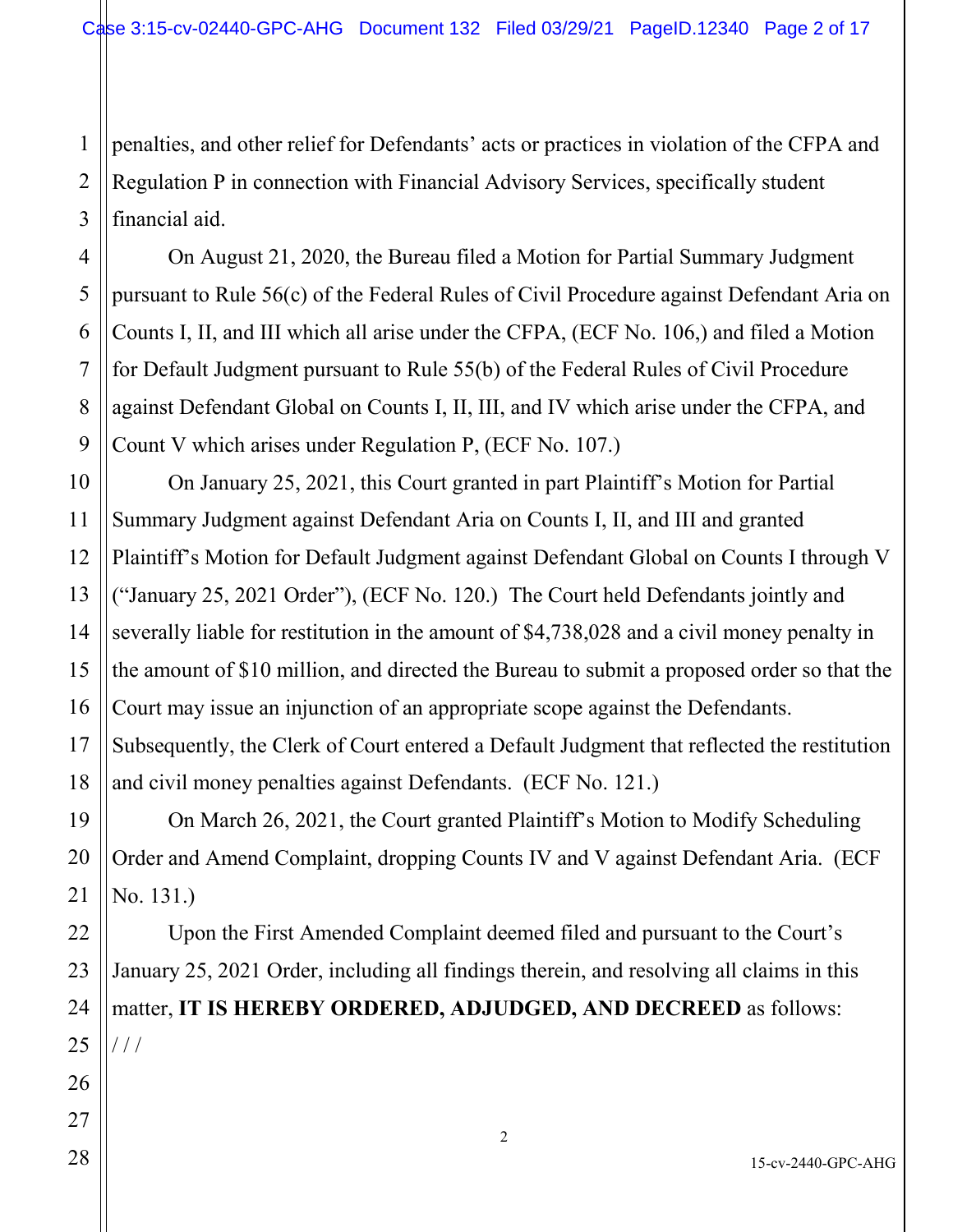#### **DEFINITIONS**

For the purposes of this Order, the following definitions shall apply:

1. "**Affected Consumers**" includes any consumer who paid a fee to Defendants for Financial Advisory Services between January 1, 2011 and the Effective Date.

2. "**Assets**" means any legal or equitable interest in, right to, or claim to any real, personal, or intellectual property owned or controlled by, or held, in whole or in part for the benefit of, or subject to access by, any Defendant, wherever located, whether in the United States or abroad. This includes, but is not limited to, chattel, goods, instruments, equipment, fixtures, general intangibles, effects, leaseholds, contracts, mail or other deliveries, shares of stock, commodities, futures, inventory, checks, notes, accounts, credits, receivables (as those terms are defined in the Uniform Commercial Code), funds, cash, and trusts, including, but not limited to any trust held for the benefit of any Defendant.

3. "**Assisting Others**" includes, but is not limited to:

- a. Consulting in any form whatsoever;
- b. Providing paralegal or administrative support services;
- c. Performing customer service functions including, but not limited to, receiving or responding to consumer complaints;

d. Formulating or providing, or arranging for the formulation or provision of, any advertising or marketing material, including, but not limited to, any telephone sales script, direct mail solicitation, or the text of any Internet website, email, or other electronic communication;

e. Formulating or providing, or arranging for the formulation or provision of, any marketing support material or service, including but not limited to, web or Internet Protocol addresses or domain name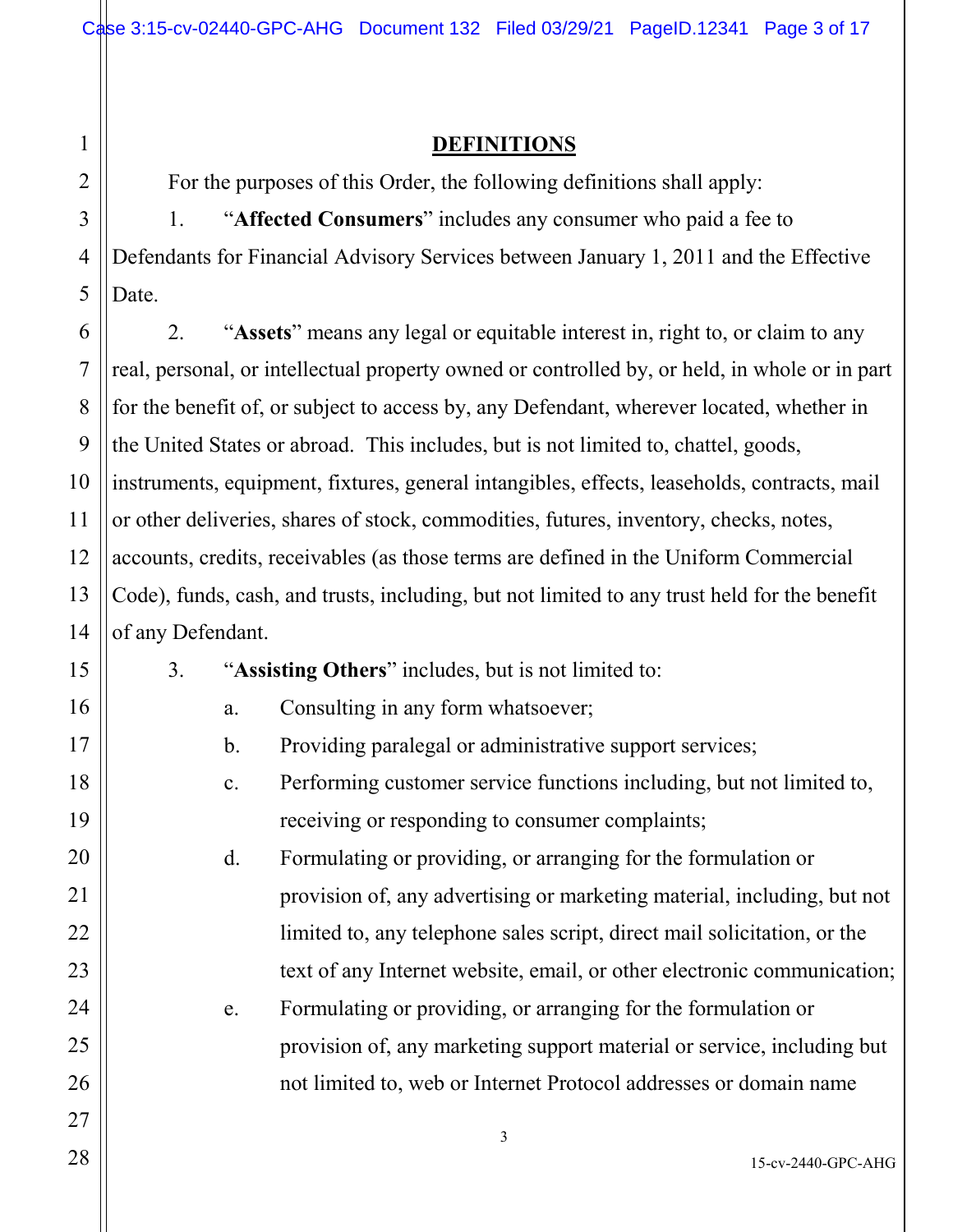registration for any Internet websites, affiliate marketing services, or media placement services;

- f. Providing names of, or assisting in the generation of, potential customers;
- g. Performing marketing, billing, or payment services of any kind; or
- h. Acting or serving as an owner, officer, director, manager, or principal of any entity.

4. "**Consumer Financial Product or Service**" is synonymous in meaning and equal in scope to the definition of the term in Section 1002(5) of the CFPA, 12 U.S.C. § 5481(5), and, subject to applicable restrictions contained in the CFPA, includes but is not limited to: providing Financial Advisory Services to consumers on individual consumer financial matters or relating to proprietary financial products or services, including providing credit counseling to any consumer or providing services to assist a consumer with debt management or debt settlement, modifying the terms of any extension of credit, or avoiding foreclosure.

5. "**Defendants**" means Armond Aria a/k/a Armond Amir Aria, and by any other names by which he may be known, individually, and as owner and CEO of Global Financial Support, Inc., and Global Financial Support, Inc., and its successors and assigns who receive actual notice of this Order by personal service or otherwise.

6. "**Effective Date**" means the date on which the Order is entered on the docket.

7. "**Enforcement Director**" means the Assistant Director of the Office of Enforcement for the Consumer Financial Protection Bureau, or his or her delegate.  $///$ 

1

2

3

4

5

6

7

8

9

10

11

12

13

14

15

16

17

18

19

20

21

22

23

24

25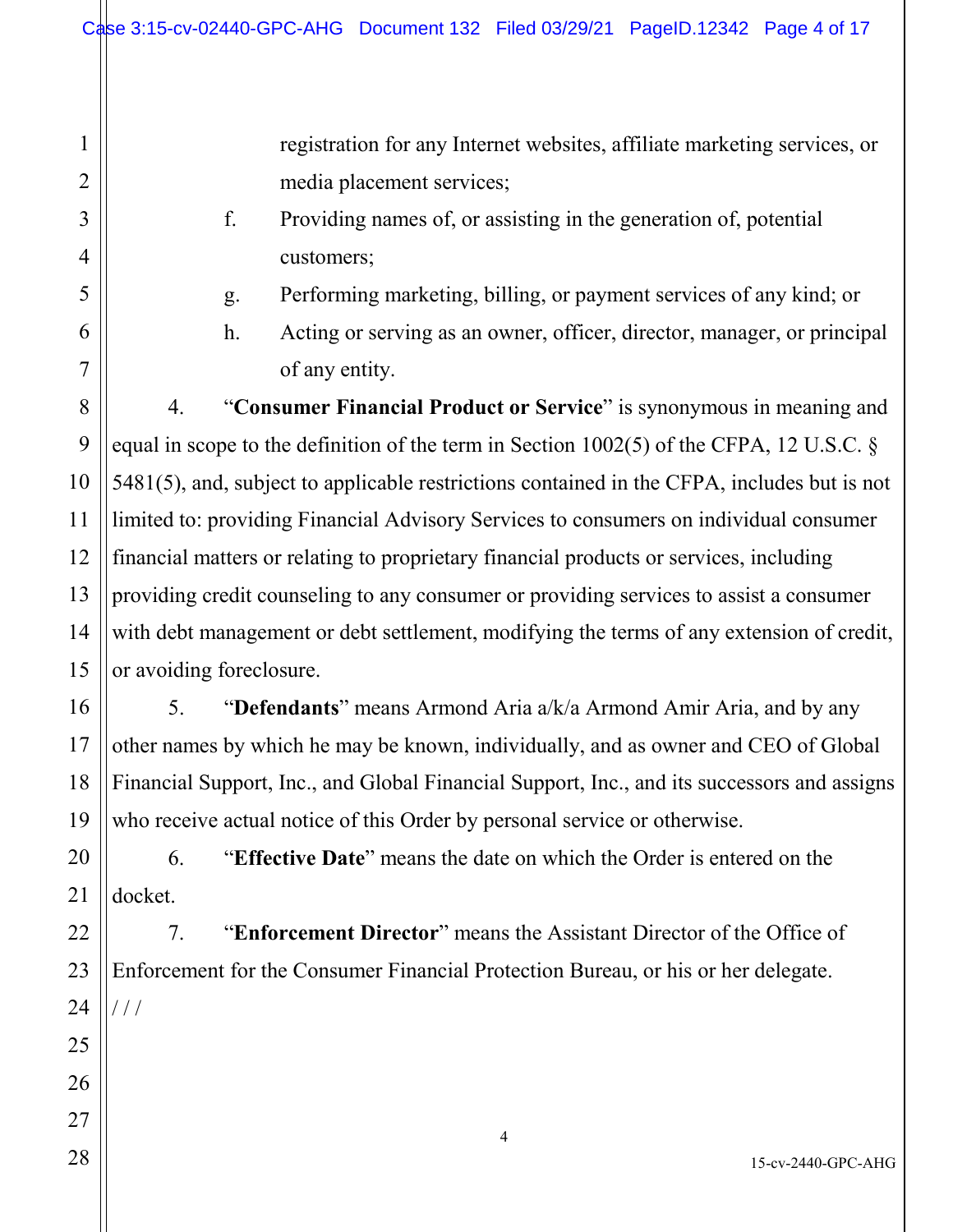1 2 3 8. "**Financial Advisory Services**" includes providing services to consumers on individual financial matters or relating to proprietary financial products or services, including but not limited to:

4

5

6

7

8

9

10

11

12

13

14

15

16

17

18

19

20

21

22

23

24

25

a. Providing credit counseling to any consumer; and

b. Providing services to assist a consumer with debt management or debt settlement, modifying the terms of any extension of credit, or avoiding foreclosure.

9. "**Related Consumer Action**" means a private action by or on behalf of one or more consumers or an enforcement action by another governmental agency brought against any Defendant based on substantially the same facts as described in the First Amended Complaint.

10. "**Relevant Period**" includes the period from January 1, 2011 to the Effective Date.

### **ORDER**

## **I. BAN ON THE PROVISION OF FINANCIAL ADVISORY SERVICES IT IS ORDERED** that:

11. Defendants*,* whether acting directly or indirectly, are permanently restrained from or Assisting Others in any of the following:

> a. Advertising, marketing, promoting, offering for sale, selling, assisting in the sale of, or providing any Financial Advisory Services;

b. Receiving any remuneration or other consideration from, holding any ownership interest in, providing services to, or working in any capacity for any person engaged in advertising, marketing, promoting, offering for sale, selling, or providing any Financial Advisory Services; and

26 27

/ / /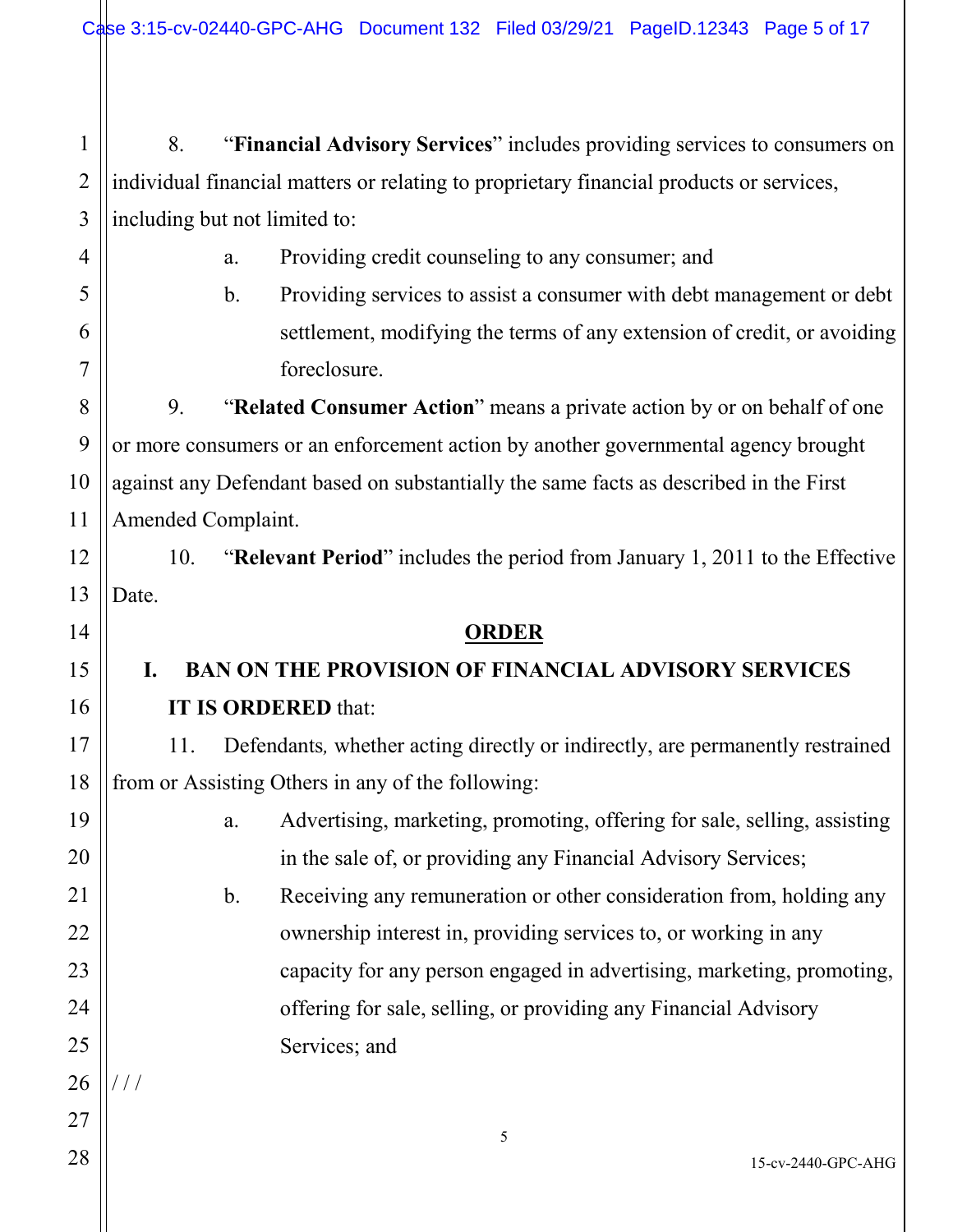1

2

3

4

5

6

7

8

9

10

11

12

13

c. Attempting to collect, collecting, or selling or assigning any right to collect payments from consumers who purchased or agreed to purchase any Financial Advisory Services from Defendants. Any further payments received from consumers shall be immediately returned by Defendants.

## **II. PROHIBITION ON DECEPTIVE PRACTICES IT IS FURTHER ORDERED** that:

12. Defendants, and their officers, agents, servants, employees and attorneys, and all other persons in active concert or participation with them who have actual notice of this Order, whether acting directly or indirectly, in connection with the advertising, marketing, promotion, offering for sale, sale, or performance of any Consumer Financial Product or Service, may not mispresent, or Assist Others in misrepresenting, expressly or impliedly:

| 14 | a.             | That Defendants will help consumers obtain or find financial aid or  |
|----|----------------|----------------------------------------------------------------------|
| 15 |                | grants, or that Defendants will apply for financial aid on behalf of |
| 16 |                | consumers;                                                           |
| 17 | $\mathbf b$ .  | That Defendants will target or match consumers with particular       |
| 18 |                | financial aid opportunities;                                         |
| 19 | $\mathbf{C}$ . | That consumers will lose out on financial aid if they do not respond |
| 20 |                | by a specified deadline;                                             |
| 21 | d.             | That Defendants are affiliated with the federal government, or any   |
| 22 |                | college or university, in any way;                                   |
| 23 | e.             | The total cost of the product or service; and                        |
| 24 | f.             | Any other fact material to consumers, such as any material           |
| 25 |                | restrictions, limitations, or conditions.                            |
| 26 |                |                                                                      |
| 27 |                | 6                                                                    |
| 28 |                | 15-cv-2440-GPC-AHG                                                   |
|    |                |                                                                      |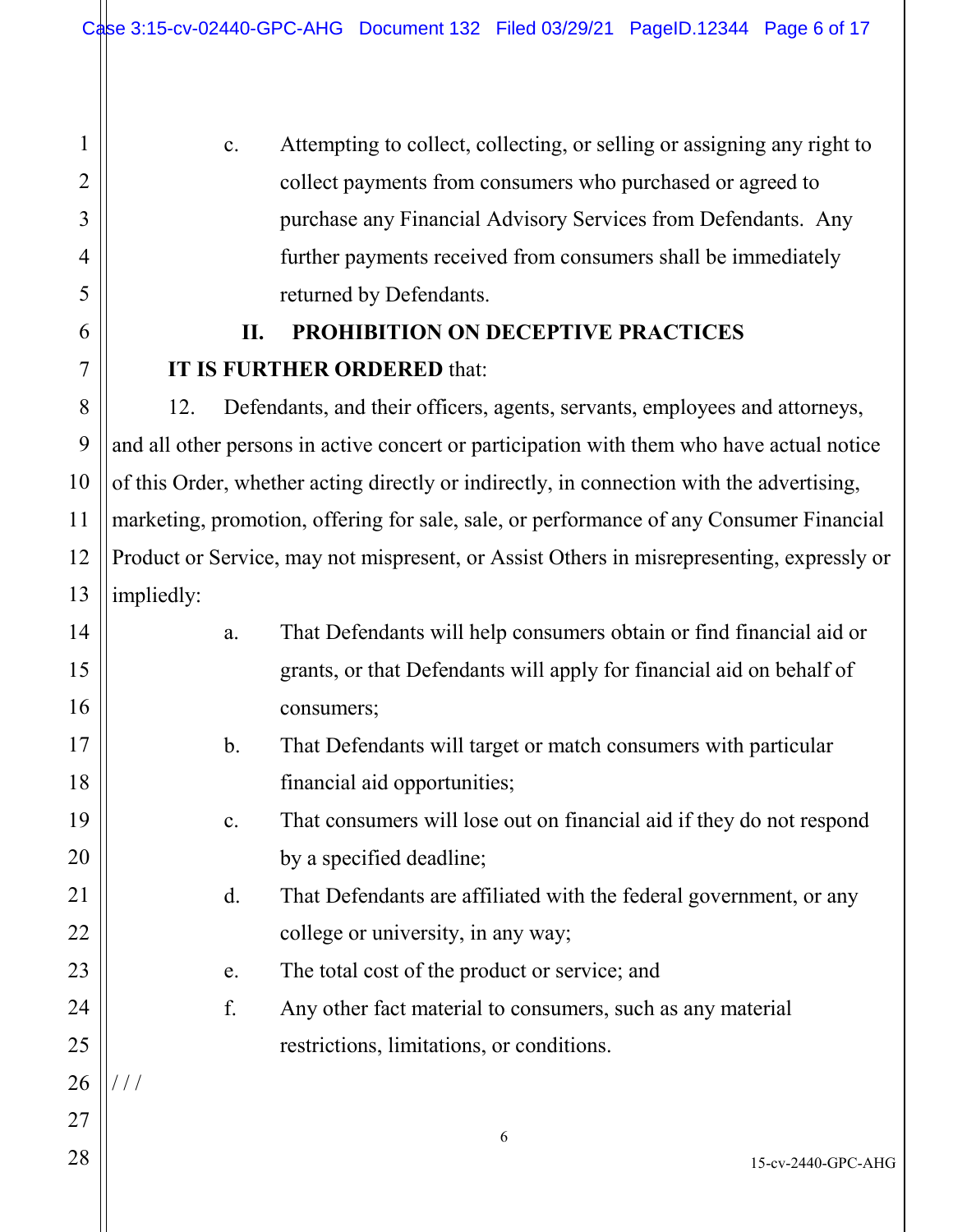## **III. PROHIBITION ON VIOLATIONS OF "REGULATION P" IT IS FURTHER ORDERED** that:

13. Defendant Global and its officers, agents, servants, employees, attorneys, subsidiaries, affiliates, and successors in interest, and those persons in active concert or participation with any of them, who have actual notice of this Order, whether acting directly or indirectly, in connection with the advertising, marketing, promotion, offering for sale, sale, or performance of any Consumer Financial Product or Service are hereby permanently restrained and enjoined from engaging in, or Assisting Others in engaging in, the following conduct:

> a. Failing to provide customers with a clear and conspicuous initial privacy notice upon commencement of a customer relationship in violation of Regulation P, 12 C.F.R. § 1016.4(a); and

> b. Any other conduct in violation of Regulation P, 12 C.F.R. § 1016.

# **IV. PROHIBITION ON USING CUSTOMER INFORMATION IT IS FURTHER ORDERED** that:

14. Defendant Global, and its officers, agents, servants, employees and attorneys, and all other persons in active concert or participation with them who have actual notice of this Order, whether acting directly or indirectly, may not disclose, use, or benefit from customer information, including the customer's name, address, telephone number, email address, social security number, other identifying information, or any data that enables access to a customer's account (including a credit card, bank account, or other financial account), that Defendant Global obtained before the Effective Date in connection with Consumer Financial Products or Services offered by Defendant Global. *However*, customer information may be disclosed if requested by a government agency or required by law, regulation, or court order.

26

/ / /

1

2

3

4

5

6

7

8

9

10

11

12

13

14

15

16

17

18

19

20

21

22

23

24

25

28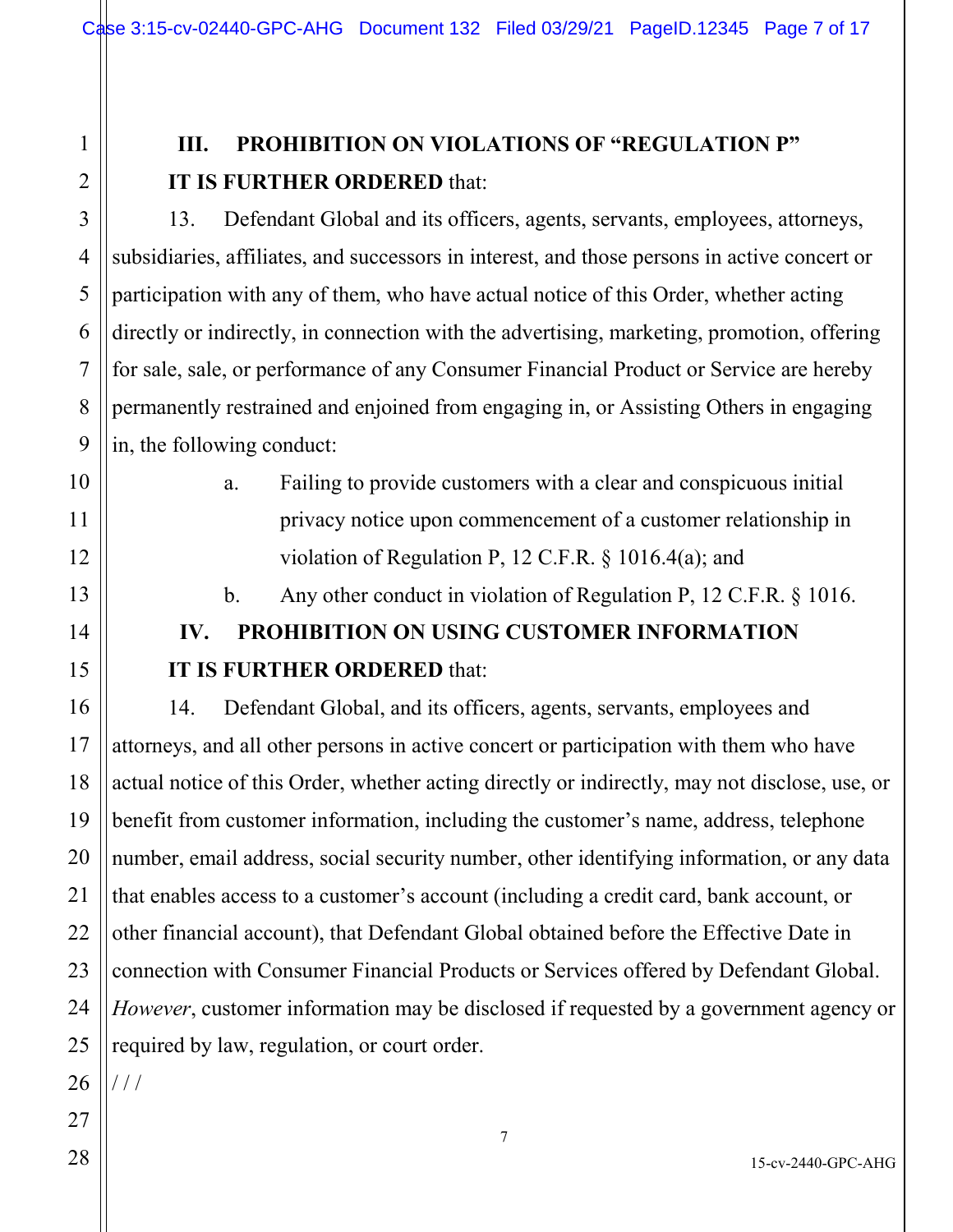### **V. COOPERATION WITH THE BUREAU**

### **IT IS FURTHER ORDERED** that:

15. Defendants must cooperate fully to help the Bureau determine the identity and location of, and the amount of injury sustained by, each Affected Consumer. Defendants must provide such information in its or its agents' possession or control to the Bureau within fourteen (14) days of the Effective Date.

### **VI. ORDER TO PAY REDRESS**

### **IT IS FURTHER ORDERED** that:

16. A judgment for monetary relief is entered in favor of Plaintiff and against Defendants, jointly and severally, in the amount of \$4,738,028 for the purpose of providing redress to Affected Consumers.

17. Within ten (10) days of the Effective Date, Defendants must pay \$4,738,028 by wire transfer to the Bureau or to the Bureau's agent in compliance with the Bureau's wiring instructions.

18. Defendants are liable for this amount, which represents the revenue gained as a result of the conduct alleged in the First Amended Complaint minus refunds already provided to consumers, with post-judgment interest at the legal rate.

19. This monetary judgment is enforceable against any Asset owned by, on behalf of, for the benefit of, or in the trust by or for, any Defendant.

20. With regard to any redress that Defendants pay under this Section (Order to Pay Redress), if any Defendant receives, directly or indirectly, any reimbursement or indemnification from any source, including but not limited to payment made under any insurance policy, or if any Defendant secures a tax deduction or tax credit with regard to any federal, state, or local tax, such Defendant must: (a) immediately notify the Enforcement Director in writing, and (b) within ten (10) days of receiving the funds or monetary benefit, such Defendant must transfer to the Bureau the full amount of such

1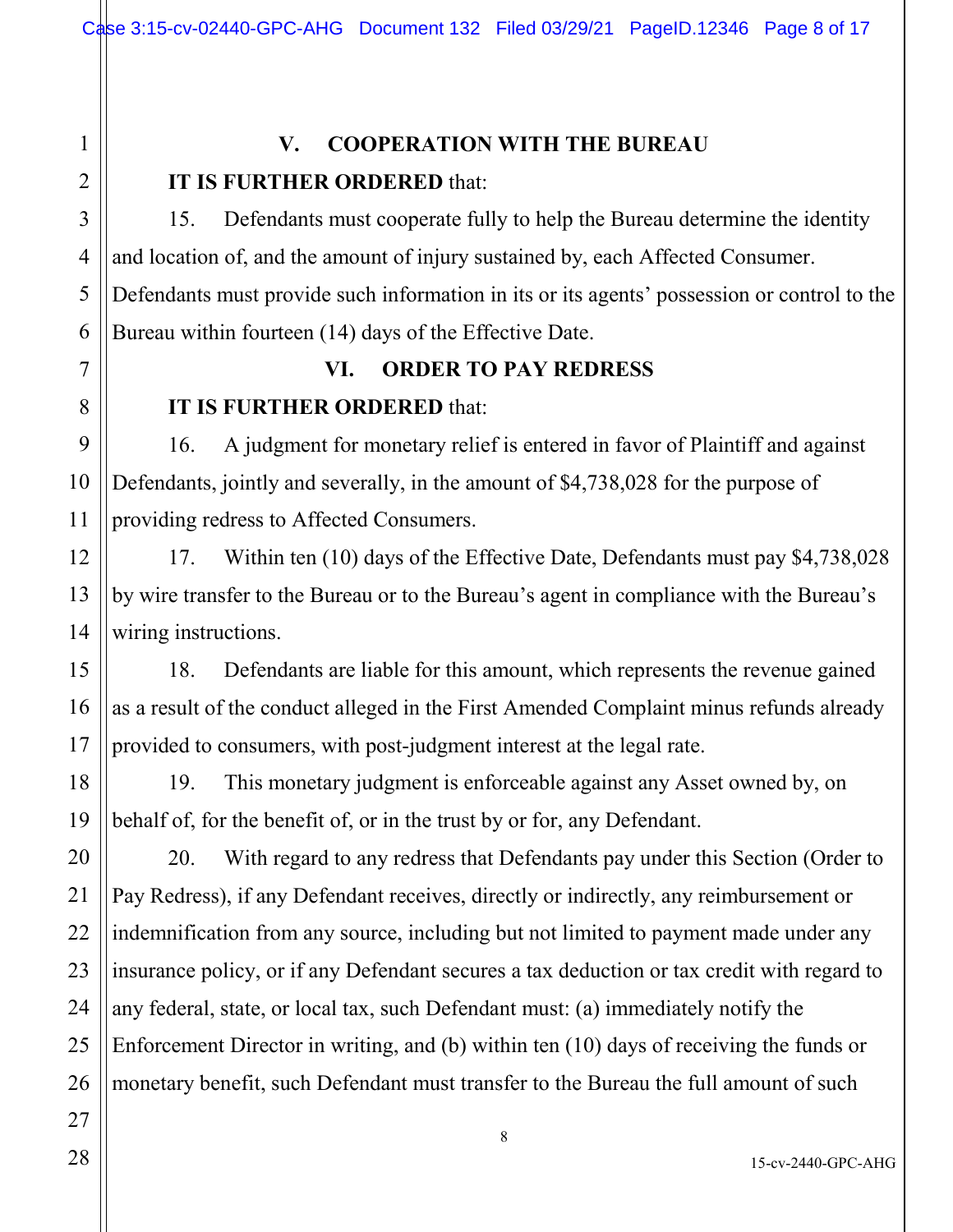1 2 3 funds or monetary benefit ("Additional Payment") to the Bureau or to the Bureau's agent according to the Bureau's wiring instructions. After the Bureau receives the Additional Payment, that payment will be applied toward the judgment.

21. Any funds received by the Bureau in satisfaction of this judgment will be deposited into a fund or funds administered by the Bureau or the Bureau's agent according to applicable statutes and regulations to be used for redress for Affected Consumers, including, but not limited to, refund of moneys, restitution, damages or other monetary relief, and for any attendant expenses for the administration of any such redress.

22. If the Bureau determines, in its sole discretion, that providing redress to consumers is wholly or partially impracticable or if funds remain after the administration of redress is completed, the Bureau will deposit any remaining funds in the U.S. Treasury as disgorgement. Defendants will have no right to challenge the Bureau's choice of remedies under this Section (Order to Pay Redress) and will have no right to contest the manner of distribution chosen by the Bureau.

23. Payment of redress to any Affected Consumer under this Order may not be conditioned on that Affected Consumer waiving any right.

4

5

6

7

8

9

10

11

12

13

14

15

16

17

18

19

20

21

22

23

24

## **VII. ORDER TO PAY CIVIL MONEY PENALTIES IT IS FURTHER ORDERED** that:

24. Under Section 1055(c) of the CFPA, 12 U.S.C. § 5565(c), by reason of the violations of law found herein, and taking into account the factors in 12 U.S.C. §  $5565(c)(3)$ , Defendants must pay a civil money penalty of ten million dollars (\$10,000,000) to the Bureau, with post-judgment interest at the legal rate. Defendants are jointly and severally liable for this amount. This monetary judgment is enforceable against any asset owned by, on behalf of, for the benefit of, or in trust by or for, any Defendant.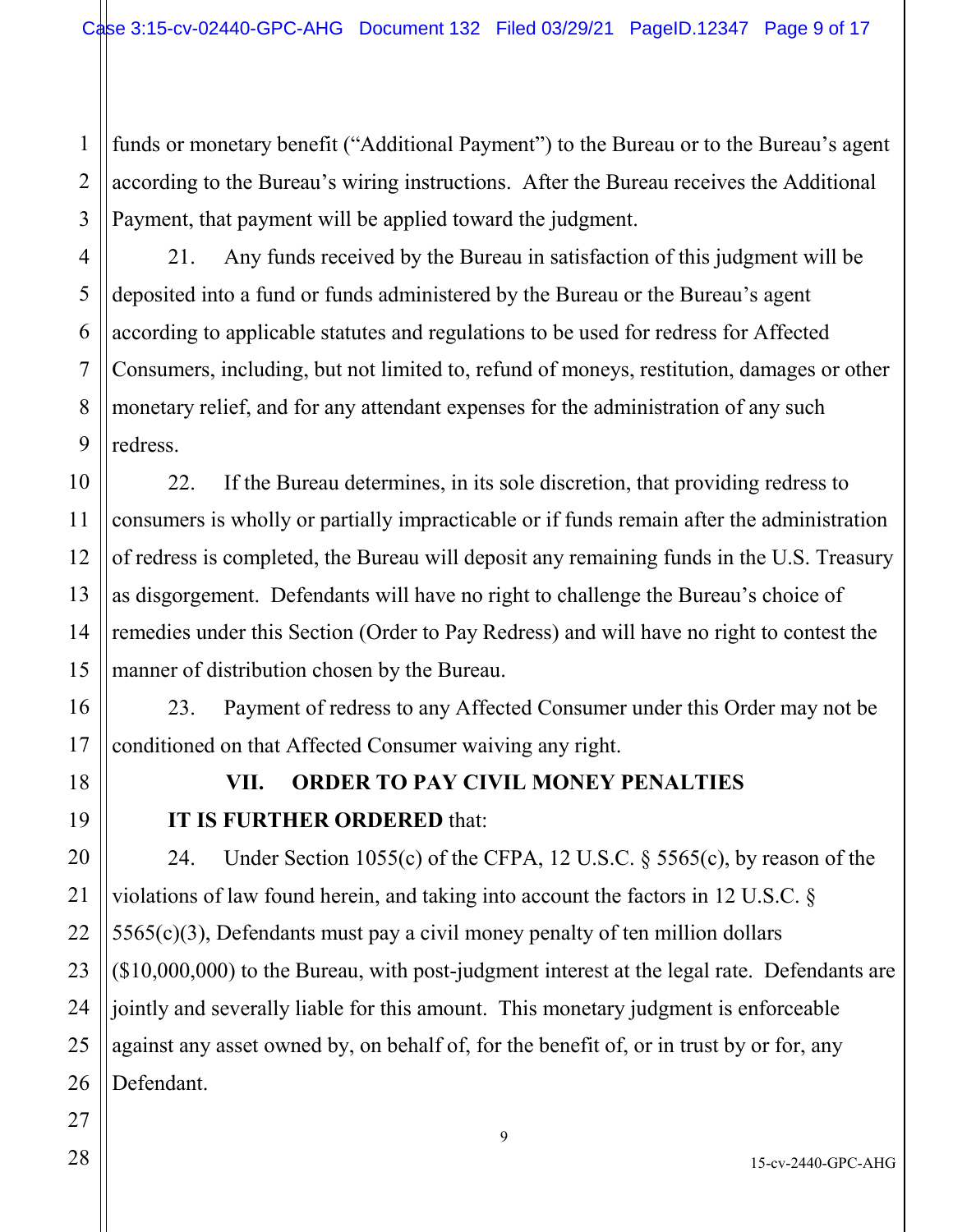1 2 3 25. Within ten (10) days of the Effective Date, Defendants must pay the civil money penalty by wire transfer to the Bureau or to the Bureau's agent in compliance with the Bureau's wiring instructions.

26. The civil money penalty paid under this Order will be deposited in the Civil Penalty Fund of the Bureau as required by Section 1017(d) of the CFPA, 12 U.S.C. § 5497(d).

27. For all purposes, Defendants must treat the civil money penalty paid under this Order as a penalty paid to the government. Regardless of how the Bureau ultimately uses those funds, Defendants may not:

- a. Claim, assert, or apply for a tax deduction, tax credit, or any other tax benefit for any civil money penalty paid under this Order; or
- b. Seek or accept, directly or indirectly, reimbursement or indemnification from any source, including but not limited to payment made under any insurance policy, regarding any civil money penalty paid under this Order.

28. To preserve the deterrent effect of the civil money penalty in any Related Consumer Action, Defendants may not argue that any Defendant is entitled to, nor may any Defendant benefit by, any offset or reduction of any compensatory monetary remedies imposed in a Related Consumer Action because of the civil money penalty paid in this action or because of any payment that the Bureau makes from the Civil Penalty Fund. If the court in any Related Consumer Action offsets or otherwise reduces the amount of compensatory monetary remedies imposed against any Defendant based on the civil money penalty paid in this action or based on any payment that the Bureau makes from the Civil Penalty Fund, such Defendant must, within 30 days after entry of a final order granting such offset or reduction, notify the Bureau, and pay the amount of the offset or reduction to the U.S. Treasury. Such a payment will not be considered an

4

5

6

7

8

9

10

11

12

13

14

15

16

17

18

19

20

21

22

23

24

25

26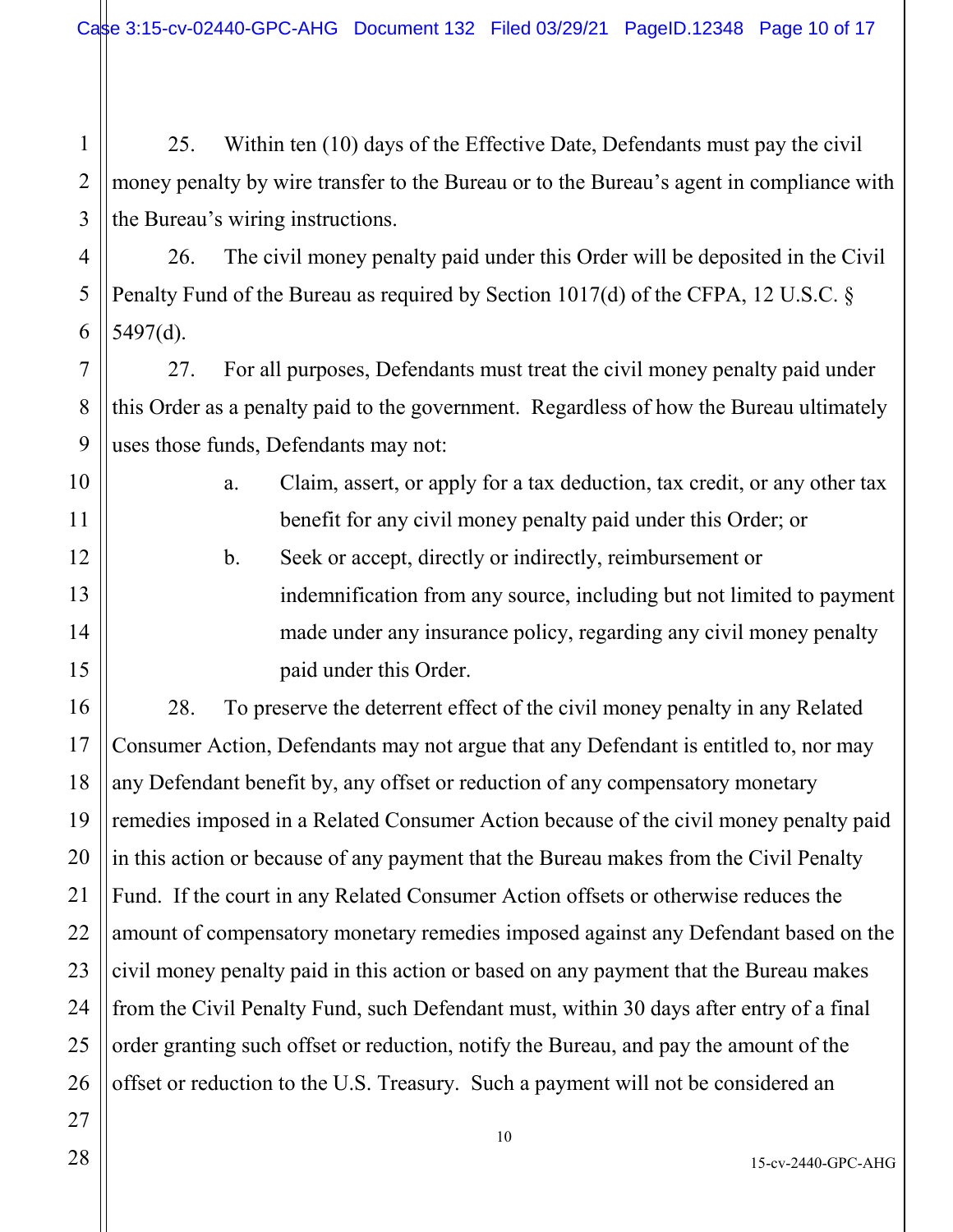1 2 additional civil money penalty and will not change the amount of the civil money penalty imposed in this action.

29. The civil penalty imposed by this Order represents a civil penalty owed to the United States Government, is not compensation for actual pecuniary loss, and, thus, is not subject to discharge under the Bankruptcy Code under 11 U.S.C. § 523(a)(7).

## **VIII. ADDITIONAL MONETARY PROVISIONS IT IS FURTHER ORDERED** that:

30. In the event of any default on Defendants' obligations to make payment under this Order, interest, computed under 28 U.S.C. § 1961, as amended, will accrue on any outstanding amounts not paid from the date of default to the date of payment, and will immediately become due and payable.

31. Defendants relinquish all dominion, control, and title to the funds paid to the fullest extent permitted by law and no part of the funds may be returned to Defendants.

32. The factual findings issued by this Court in the January 25, 2021 Order, (ECF No. 120,) will be taken as true and be given collateral estoppel effect, without further proof, in any proceeding based on the entry of the Order, or in any subsequent civil litigation by or on behalf of the Bureau in a proceeding to enforce its rights to any payment or monetary judgment under this Order, such as a nondischargeability complaint in any bankruptcy case.

33. The factual findings issued by this Court in the January 25, 2021 Order, (ECF No. 120,) establish all elements necessary to sustain an action by the Bureau under Section  $523(a)(2)(A)$  of the Bankruptcy Code, 11 U.S.C. §  $523(a)(2)(A)$ , and for such purposes this Order will have collateral estoppel effect against Defendants, even in any such Defendant's capacity as debtor-in-possession.

 $///$ 

3

4

5

6

7

8

9

10

11

12

13

14

15

16

17

18

19

20

15-cv-2440-GPC-AHG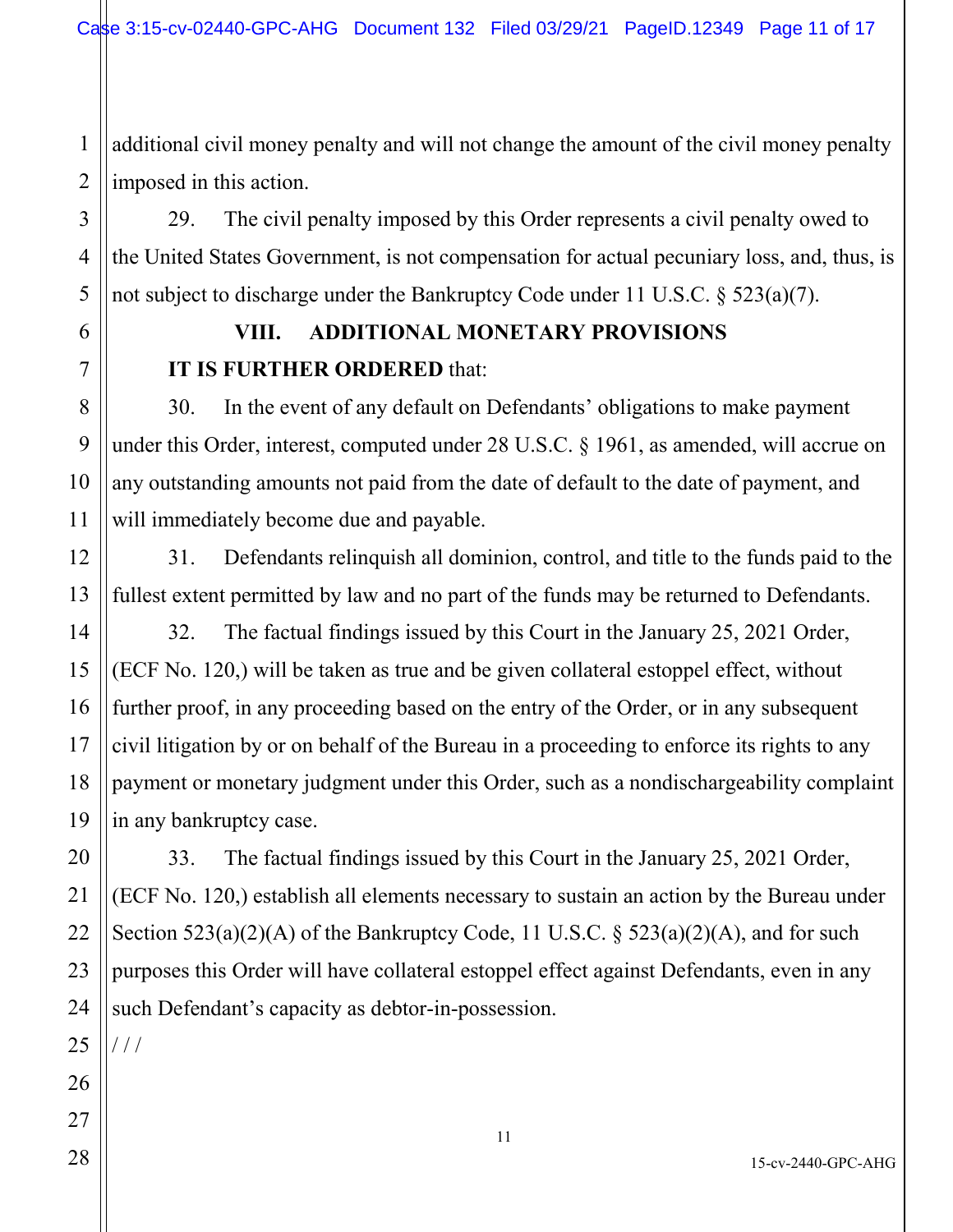34. Under 31 U.S.C. § 7701, Defendants, unless they have already done so, must furnish to the Bureau any taxpayer identification numbers, which may be used for purposes of collecting and reporting on any delinquent amount arising out of this Order.

35. Within thirty (30) days of the entry of a final judgment, Order, or settlement in a Related Consumer Action, Defendants must notify the Enforcement Director of the final judgment, Order, or settlement in writing. That notification must indicate the amount of redress, if any, that any such Defendant paid or is required to pay to consumers and describe the consumers or classes of consumers to whom that redress has been or will be paid.

36. Upon written request of a representative of the Bureau, any consumer reporting agency must furnish consumer reports to the Bureau concerning Defendants under Section 604(a)(1) of the Fair Credit Reporting Act, 15 U.S.C. § 1681b(a)(1), which may be used for purposes of collecting and reporting on any delinquent amount arising out of this Order.

### **IX. REPORTING REQUIREMENTS**

### **IT IS FURTHER ORDERED** that:

37. Defendant Aria must notify the Bureau of any development that may affect compliance obligations arising under this Order, including, but not limited to, a dissolution, assignment, sale, merger, or other action that would result in the emergence of a successor company; the creation or dissolution of a subsidiary, parent, or affiliate that engages in any acts or practices subject to this Order; the filing of any bankruptcy or insolvency proceeding by or against any Defendant; or a change in any Defendant's name or address. Defendant Aria must provide this notice at least thirty (30) days before the development or as soon as practicable after the learning about the development, whichever is sooner.

26 / / /

1

2

3

4

5

6

7

8

9

10

11

12

13

14

15

16

17

18

19

20

21

22

23

24

25

28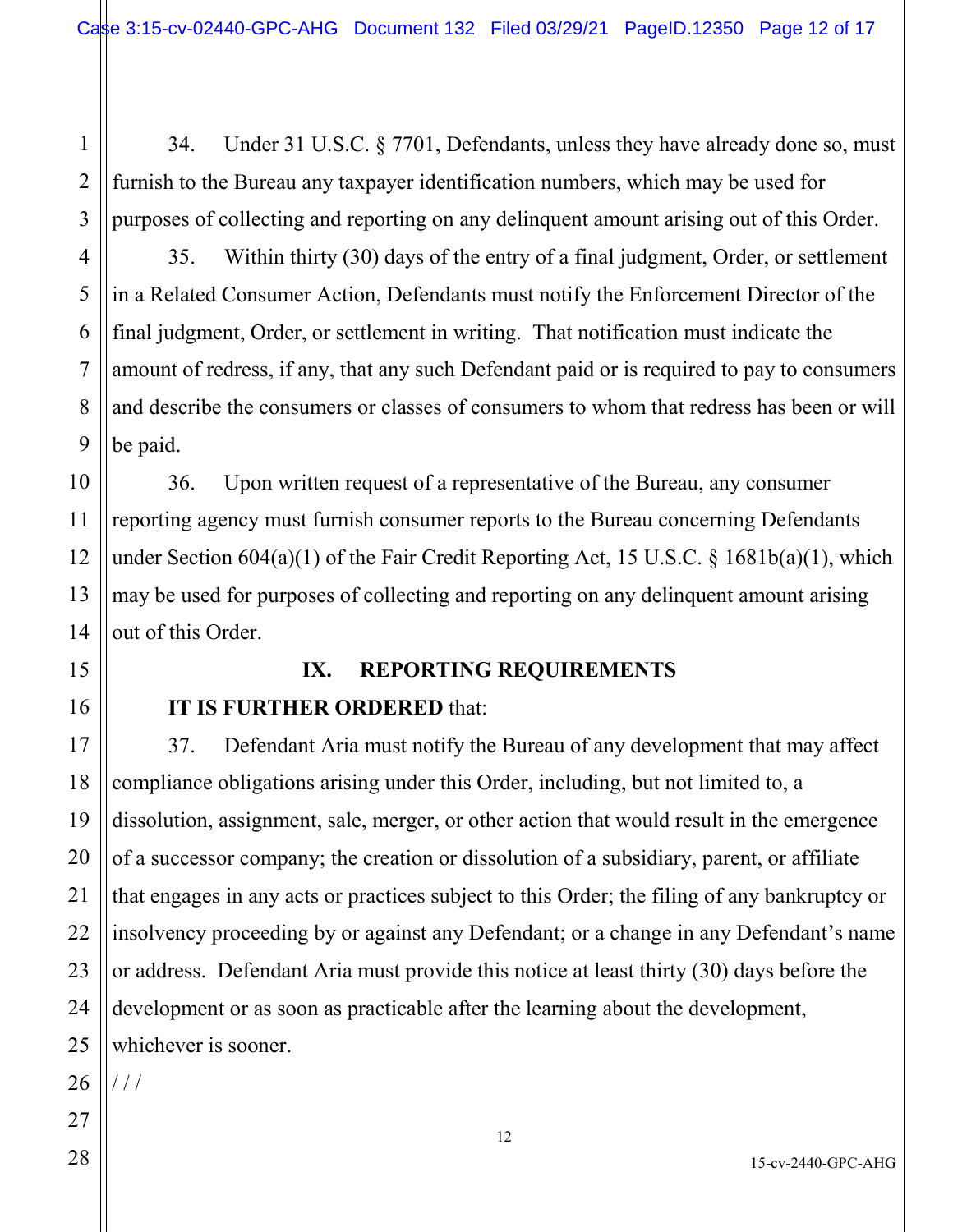| 1              | 38.<br>Within seven (7) days of the Effective Date, Defendant Aria must:                       |               |                                                                         |  |  |
|----------------|------------------------------------------------------------------------------------------------|---------------|-------------------------------------------------------------------------|--|--|
| $\overline{2}$ | Designate at least one telephone number and email, physical, and<br>a.                         |               |                                                                         |  |  |
| 3              |                                                                                                |               | postal address as points of contact, which the Bureau may use to        |  |  |
| 4              |                                                                                                |               | communicate with such Defendant;                                        |  |  |
| 5              |                                                                                                | $\mathbf b$ . | Identify all businesses for which any Defendant is the majority owner,  |  |  |
| 6              |                                                                                                |               | or that such Defendant directly or indirectly controls, by all their    |  |  |
| 7              |                                                                                                |               | names, telephone numbers, and physical, postal, email, and Internet     |  |  |
| 8              |                                                                                                |               | addresses;                                                              |  |  |
| 9              |                                                                                                | c.            | Describe the activities of each such business, including the products   |  |  |
| 10             |                                                                                                |               | and services offered, and the means of advertising, marketing, and      |  |  |
| 11             |                                                                                                |               | sales;                                                                  |  |  |
| 12             |                                                                                                | d.            | Identify Defendant Aria's telephone numbers and all email, Internet,    |  |  |
| 13             |                                                                                                |               | physical, and postal addresses, including all residences; and           |  |  |
| 14             |                                                                                                | e.            | Describe in detail Defendant Aria's involvement in any business for     |  |  |
| 15             |                                                                                                |               | which he performs services in any capacity or which he wholly or        |  |  |
| 16             |                                                                                                |               | partially owns, including Defendant's title, role, responsibilities,    |  |  |
| 17             |                                                                                                |               | participation, authority, control, and ownership.                       |  |  |
| 18             | 39.                                                                                            |               | Within seven (7) days after entry of this Order, both Defendants shall  |  |  |
| 19             | prepare and deliver to counsel for the Bureau a completed financial statement that             |               |                                                                         |  |  |
| 20             | includes any assets located inside or outside the territorial United States and is accurate as |               |                                                                         |  |  |
| 21             | of the date of service of this Order, in the form of Attachment A to this Order. This          |               |                                                                         |  |  |
| 22             | financial statement must be sworn to under penalty of perjury.                                 |               |                                                                         |  |  |
| 23             | 40.                                                                                            |               | Defendant Aria must report any change in the information required to be |  |  |
| 24             | submitted under Paragraph 38 above at least thirty (30) days before the change or as soon      |               |                                                                         |  |  |
| 25             | as practicable after learning about the change, whichever is sooner.                           |               |                                                                         |  |  |
| 26             | ///                                                                                            |               |                                                                         |  |  |
| 27             |                                                                                                |               | 13                                                                      |  |  |
| 28             |                                                                                                |               | 15-cv-2440-GPC-AHG                                                      |  |  |
|                |                                                                                                |               |                                                                         |  |  |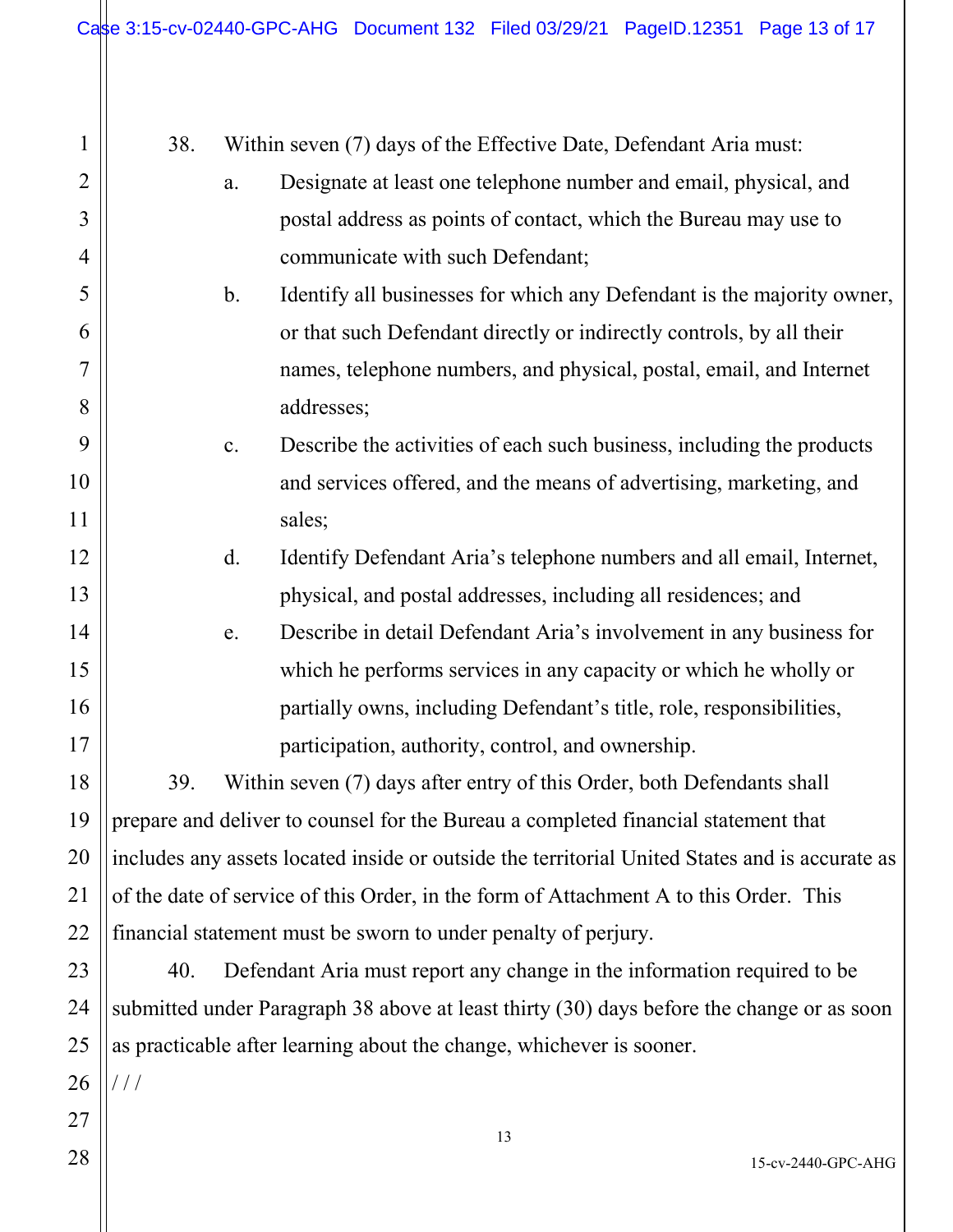2 3 4 41. Within ninety (90) days of the Effective Date, and again one (1) year after the Effective Date, each Defendant must submit to the Enforcement Director an accurate written compliance progress report sworn under penalty of perjury ("Compliance Report"), which, at a minimum:

> a. Lists each applicable paragraph and subparagraph of the Order and describes in detail the manner and form in which such Defendant has complied with each such paragraph and subparagraph of this Order; and

b. Attaches a copy of each "Order Acknowledgment" obtained under Section X, unless previously submitted to the Bureau.

# **X. ORDER DISTRIBUTION AND ACKNOWLEDGMENT IT IS FURTHER ORDERED** that:

42. Within seven (7) days of the Effective Date, Defendants must submit to the Enforcement Director an acknowledgment of receipt of this Order, sworn under penalty of perjury.

43. Within thirty (30) days of the Effective Date, Defendants, for any business for which any Defendant is the majority owner or which any Defendant directly or indirectly controls, must deliver a copy of this Order to each of its board members and executive officers, as well as to any managers, employees, service providers, or other agents and representatives who have responsibilities related to the subject matter of the Order.

44. For ten (10) years from the Effective Date, Defendants, for any business for which any Defendant is the majority owner or which any Defendant directly or indirectly controls, must deliver a copy of this Order to any business entity resulting from any change in structure referred to in Section IX (Reporting Requirements), any future board members and executive officers, as well as to any managers, employees, service

1

5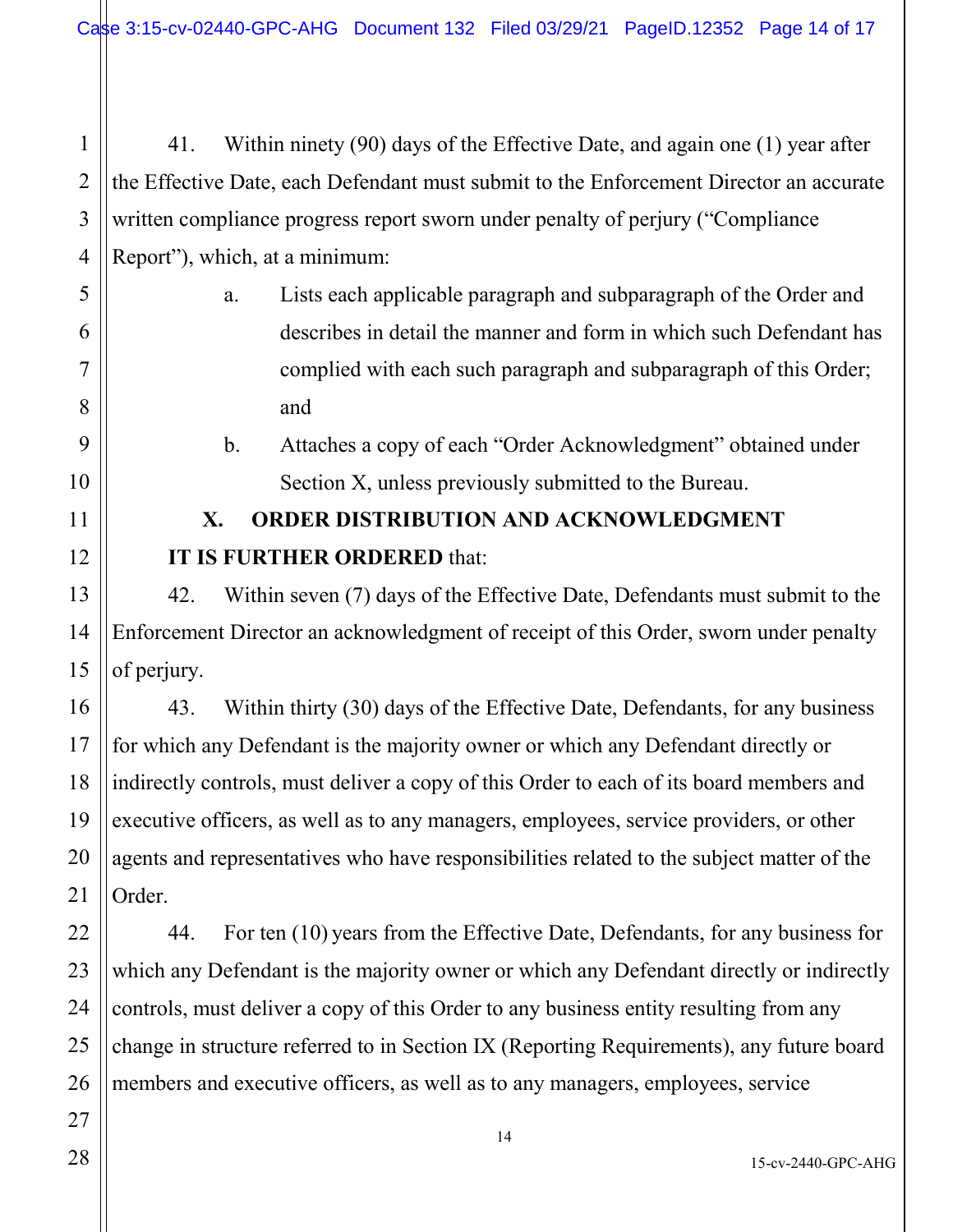1 2 3 providers, or other agents and representatives who will have responsibilities related to the subject matter of the Order before they assume their responsibilities, and any entity or regulatory body from whom any Defendant seeks a business license.

4 45. Defendants must secure a signed and dated statement acknowledging receipt of a copy of this Order, ensuring that any electronic signatures comply with the requirements of the E-Sign Act, 15 U.S.C. § 7001 *et seq.*, within thirty (30) days of delivery, from all persons receiving a copy of this Order under this Section (Order Distribution and Acknowledgment).

46. Within ninety (90) days of the Effective Date, Defendants must provide the Bureau with a list of all persons and their titles to whom this Order was delivered through that date under Paragraphs 43 and 44 and a copy of all signed and dated statements acknowledging receipt of this Order under Paragraph 45.

#### **XI. RECORDKEEPING**

### **IT IS FURTHER ORDERED** that:

47. Defendants must create and retain, for at least ten (10) years from the Effective Date, all documents and records necessary to demonstrate full compliance with each provision of this Order.

48. Defendants must make the documents identified in Paragraph 47 available to the Bureau upon the Bureau's request.

### **XII. NOTICES**

### **IT IS FURTHER ORDERED** that:

49. Unless otherwise directed in writing by the Bureau, Defendants must provide all submissions, requests, communications, or other documents relating to this Order in writing, with the subject line, "*CFPB v. Global Financial Support, Inc., et al.*, Case No. 15-cv-02440-GPC-AHG" and send them by overnight courier or first-class mail to the below address and contemporaneously by email to: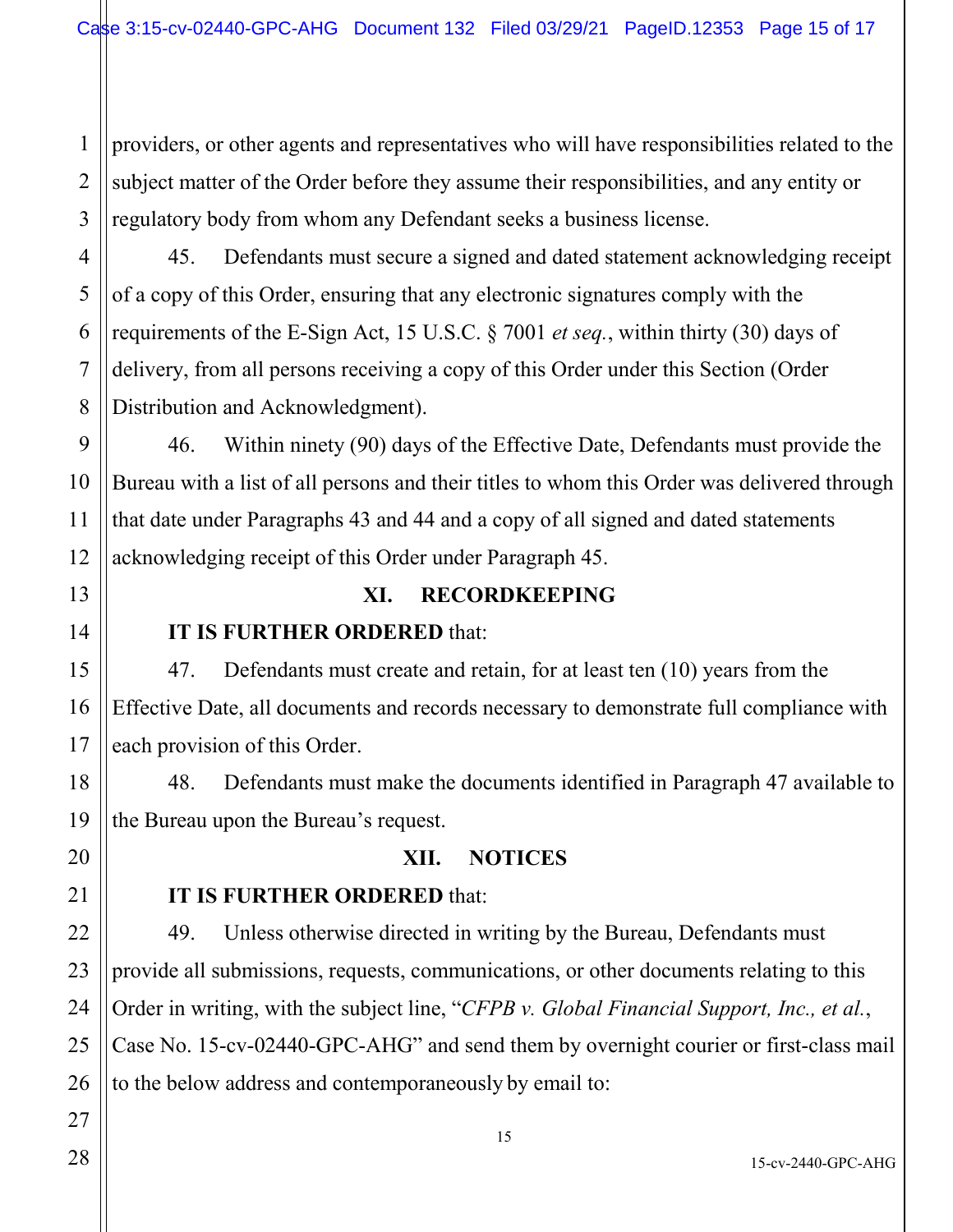16 15-cv-2440-GPC-AHG 1 2 3 4 5 6 7 8 9 10 11 12 13 14 15 16 17 18 19 20 21 22 23 24 25 26 27 28 a. Enforcement Compliance  $(a)$ cfpb.gov; and b. Assistant Director for Enforcement Consumer Financial Protection Bureau ATTENTION: Office of Enforcement 1700 G Street, N.W. Washington D.C. 20552 The Enforcement Director may, in his or her discretion, modify any non-material requirements of this Order (e.g., reasonable extensions of time and changes to reporting requirements) if he or she determines good cause justifies the modification. Any such modification by the Enforcement Director must be in writing. **XIII. COMPLIANCE MONITORING IT IS FURTHER ORDERED** that, to monitor Defendants' compliance with this Order: 50. Within fourteen (14) days of receipt of a written request from the Bureau, Defendants must submit compliance reports or other requested information, which must be sworn to under penalty of perjury; provide sworn testimony; or produce documents. 51. For purposes of this Section, the Bureau may communicate directly with any Defendant, unless such Defendant retains counsel related to these communications. 52. Defendants must permit Bureau representatives to interview any employee or other person affiliated with any Defendant who has agreed to such an interview. The person interviewed may have counsel present. 53. Nothing in this Order will limit the Bureau's lawful use of civil investigative demands under 12 C.F.R. § 1080.6 or other compulsory process. **XIV. RETENTION OF JURISDICTION IT IS FURTHER ORDERED** that: 54. The Court will retain jurisdiction of this matter for the purpose of enforcing this Order. Case 3:15-cv-02440-GPC-AHG Document 132 Filed 03/29/21 PageID.12354 Page 16 of 17